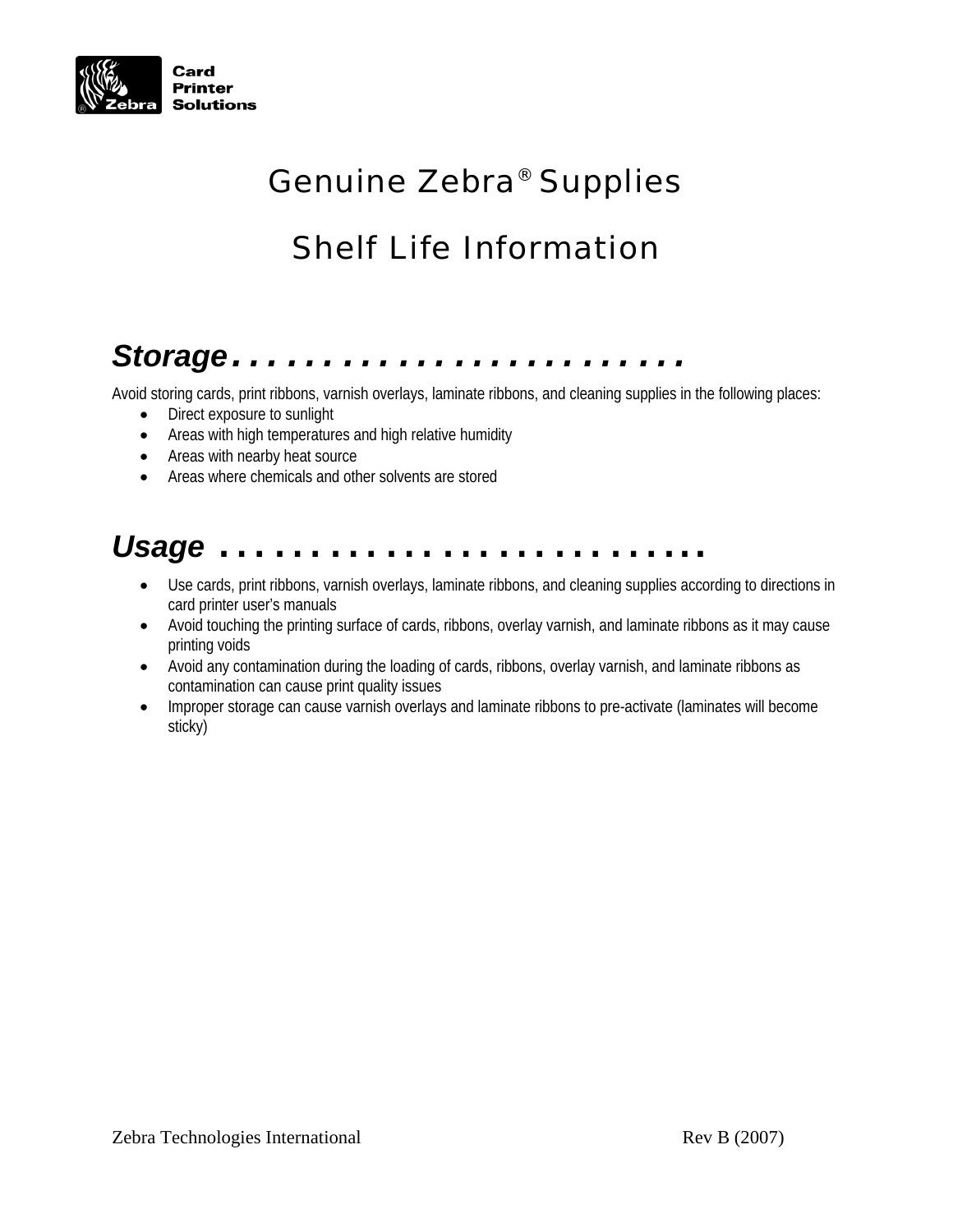

#### **Genuine Zebra® Supplies Environmental Requirements**

| TrueColours® Monochrome Resin Ribbons                |                                |                 |                         |           |                 |  |
|------------------------------------------------------|--------------------------------|-----------------|-------------------------|-----------|-----------------|--|
| Part Number                                          | <b>Description</b>             | Storage<br>Time | Storage T°C             | Humidity  | Light           |  |
| 800015-101<br>800015-201<br>800015-301<br>800015-901 | <b>Black Monochrome Ribbon</b> | 1 year          | $+5$ to $+35^{\circ}$ C | $< 80\%$  | No direct light |  |
| 800015-102<br>800015-902                             | Red Monochrome                 | 1 year          | $+5$ to $+35^{\circ}$ C | $< 80\%$  | No direct light |  |
| 800015-103<br>800015-903                             | <b>Green Monochrome</b>        | 1 year          | $+5$ to $+35^{\circ}$ C | $< 80\%$  | No direct light |  |
| 800015-104<br>800015-904                             | <b>Blue Monochrome Ribbon</b>  | 1 year          | $+5$ to $+35^{\circ}$ C | $< 80 \%$ | No direct light |  |
| 800015-106<br>800015-906                             | <b>Gold Metallic Ribbon</b>    | 2 years         | $+5$ to $+30^{\circ}$ C | 35 to 65% | No direct light |  |
| 800015-107<br>800015-907                             | <b>Silver Metallic Ribbon</b>  | 2 years         | $+5$ to $+30^{\circ}$ C | 35 to 65% | No direct light |  |
| 800015-109<br>800015-909                             | White Monochrome Ribbon        | 1 year          | $+5$ to $+35^{\circ}$ C | 25 to 80% | No direct light |  |
| 800015-185                                           | Scratch-Off Gray Ribbon        | 1 year          | +0 to +40 $^{\circ}$ C  | 35 to 65% | No direct light |  |

| TrueColours® Dye Sublimation Print Ribbons                                                     |                                      |                 |                         |           |            |  |
|------------------------------------------------------------------------------------------------|--------------------------------------|-----------------|-------------------------|-----------|------------|--|
| <b>Part Number</b>                                                                             | <b>Description</b>                   | Storage<br>Time | Storage T°C             | Humidity  | Light      |  |
| 800015-148<br>800015-448<br>800015-948                                                         | 6 Panel Color Ribbon<br>YMCKOK       | 1 year          | $+5$ to $+30^{\circ}$ C | 35 to 65% | Dark Place |  |
| 800015-140<br>800015-240<br>800015-340<br>800015-440<br>800015-540<br>800015-640<br>800015-940 | 5 Panel Color Ribbon<br><b>YMCKO</b> | 1 year          | $+5$ to $+30^{\circ}$ C | 35 to 65% | Dark Place |  |
| 800014-980<br>800015-180<br>800015-480<br>800015-880                                           | 5 Panel Color Ribbon<br>YMCKK        | 1 year          | $+5$ to $+30^{\circ}$ C | 35 to 65% | Dark Place |  |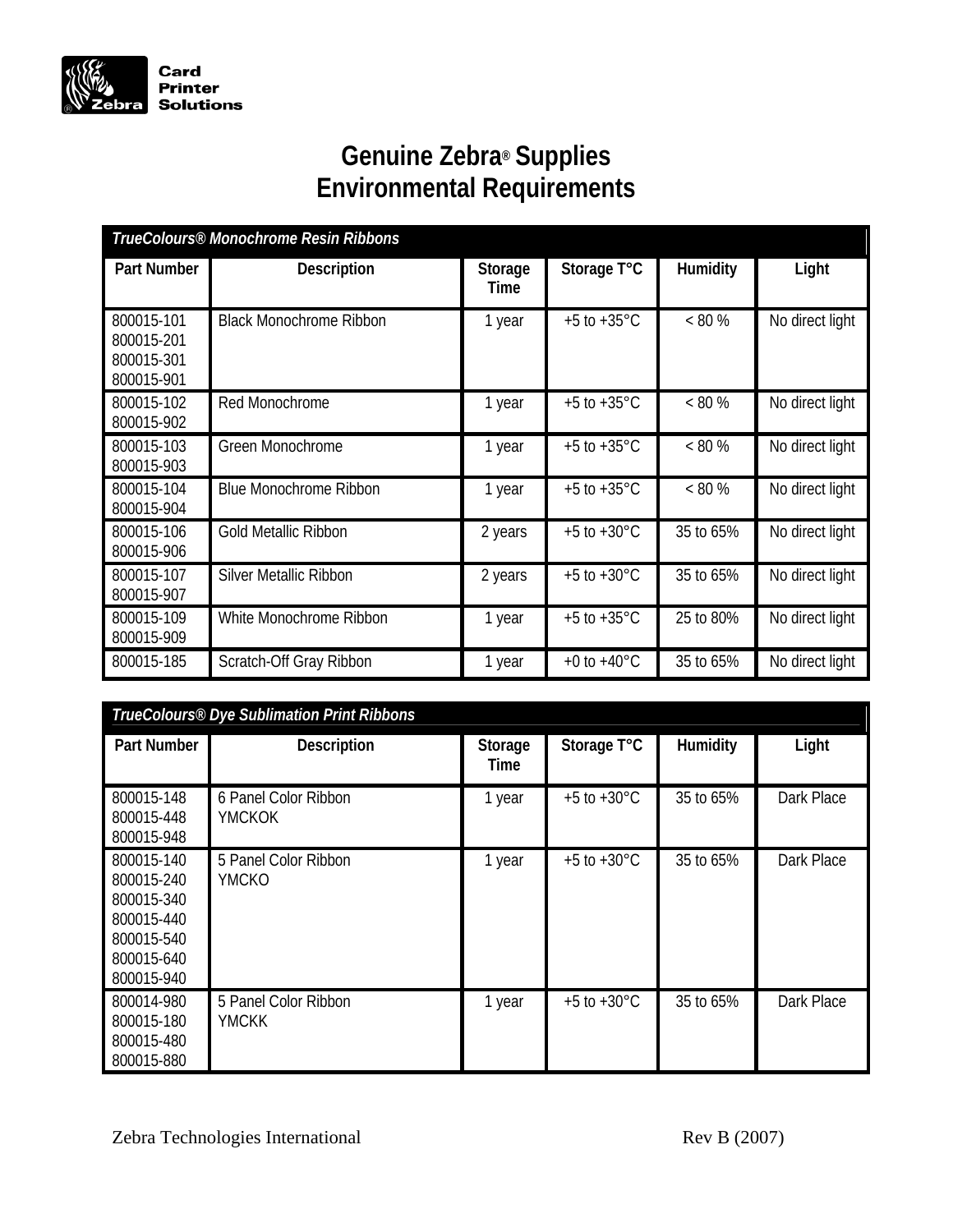

| 800014-941<br>800015-543<br>800015-841                             | 5 Panel Color Ribbon<br><b>YMCUvK</b>                   | 1 year | $+5$ to $+30^{\circ}$ C | 35 to 65% | Dark Place |
|--------------------------------------------------------------------|---------------------------------------------------------|--------|-------------------------|-----------|------------|
| 800014-945<br>800015-145<br>800015-445<br>800015-545<br>800015-845 | 4 Panel Color Ribbon<br>YMCK                            | 1 year | $+5$ to $+30^{\circ}$ C | 35 to 65% | Dark Place |
| 800015-170<br>800015-470                                           | 3 Panel Color Ribbon<br><b>YMC</b>                      | 1 year | $+5$ to $+30^{\circ}$ C | 35 to 65% | Dark Place |
| 800015-150<br>800015-450                                           | 2 Panel Black Ribbon<br>$Kdye + O$                      | 1 year | $+5$ to $+30^{\circ}$ C | 35 to 65% | Dark Place |
| 800015-160<br>800015-460                                           | 2 Panel Resin Ribbon<br>$K$ Resin + O                   | 1 year | $+5$ to $+30^{\circ}$ C | 35 to 65% | Dark Place |
| 800014-547                                                         | 1/2 Panel YMC Full K ribbon<br>$\frac{1}{2}$ YMC Full K | 1 year | $+5$ to $+30^{\circ}$ C | 35 to 65% | Dark Place |

| TrueSecure Varnish Overlay |                                                           |                 |                                        |           |                 |  |  |
|----------------------------|-----------------------------------------------------------|-----------------|----------------------------------------|-----------|-----------------|--|--|
| <b>Part Number</b>         | <b>Description</b>                                        | Storage<br>Time | Storage T°C                            | Humidity  | Light           |  |  |
| 800015-122                 | Clear Varnish                                             | 2 years         | $+21^{\circ}$ C to +<br>$26^{\circ}$ C | 30 to 50% | No direct light |  |  |
| 800015-120                 | Genuine Secure Hologram Varnish                           | 2 years         | $+21^{\circ}$ C to<br>$+26^{\circ}$ C  | 30 to 50% | No direct light |  |  |
| 800015-131                 | Clear Varnish for P500 & P520                             | 2 years         | $+21^{\circ}$ C to<br>$+26^{\circ}$ C  | 30 to 50% | No direct light |  |  |
| 800015-035                 | Hand Applied Laminate Patches<br>(Genuine Hologram Image) | 2 years         | $+21^{\circ}$ C to<br>$+26^{\circ}$ C  | 30 to 50% | No direct light |  |  |

| TrueSecure - P500 & P520 Laminate Patches |                                     |                 |                                       |           |                 |  |
|-------------------------------------------|-------------------------------------|-----------------|---------------------------------------|-----------|-----------------|--|
| Part Number                               | <b>Description</b>                  | Storage<br>Time | Storage T°C                           | Humidity  | Light           |  |
| 800015-012                                | Clear with coverage for Mag Stripe  | year            | $+20^{\circ}$ C to<br>$+25^{\circ}$ C | 30 to 50% | No direct light |  |
| 800015-013                                | Clear with coverage for Smart Cards | year            | $+20^{\circ}$ C to<br>$+25^{\circ}$ C | 30 to 50% | No direct light |  |
| 800015-014                                | Clear with full coverage            | year            | $+20^{\circ}$ C to<br>$+25^{\circ}$ C | 30 to 50% | No direct light |  |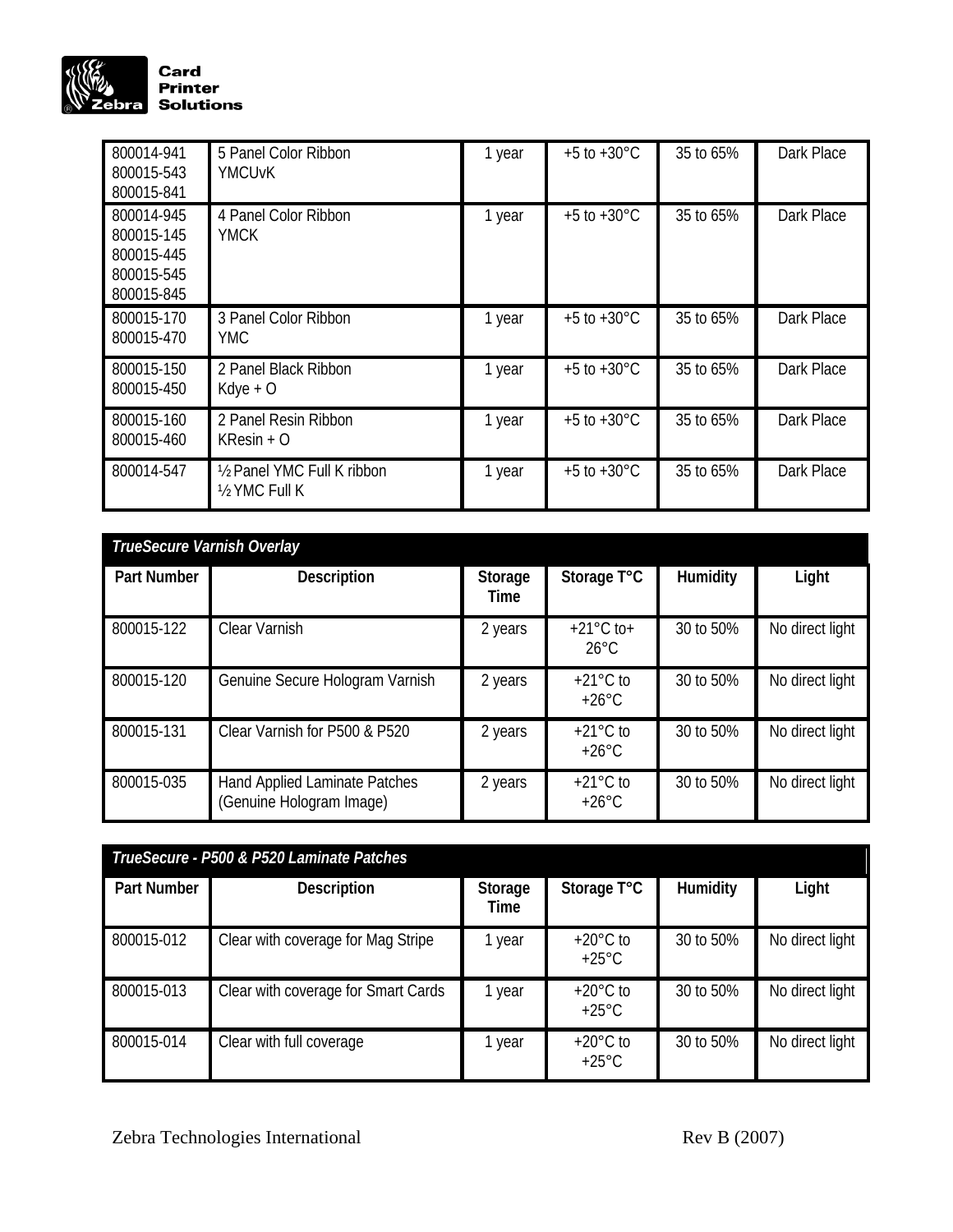

| 800015-031 | Clear Mixed (Full & Mag Stripe) | year | $+20^{\circ}$ C to<br>$+25^{\circ}$ C | 30 to 50% | No direct light |
|------------|---------------------------------|------|---------------------------------------|-----------|-----------------|
| 800015-032 | Genuine Secure Hologram         | year | $+20^{\circ}$ C to<br>$+25^{\circ}$ C | 30 to 50% | No direct light |
| 800015-033 | World Globe Hologram            | year | $+20^{\circ}$ C to<br>$+25^{\circ}$ C | 30 to 50% | No direct light |
| 800015-135 | Clear with full coverage        | year | $+20^{\circ}$ C to<br>$+25^{\circ}$ C | 30 to 50% | No direct light |
| 800029-xxx | Custom Hologram Orders          | year | $+20^{\circ}$ C to<br>$+25^{\circ}$ C | 30 to 50% | No direct light |

| TrueSecure - P620, P640 & P720 Laminate Rolls |                                                     |                 |                                       |           |                 |  |
|-----------------------------------------------|-----------------------------------------------------|-----------------|---------------------------------------|-----------|-----------------|--|
| Part Number                                   | <b>Description</b>                                  | Storage<br>Time | Storage T°C                           | Humidity  | Light           |  |
| 800015-712<br>800015-912                      | Clear for Mag Stripe Cards                          | 1 year          | $+20^{\circ}$ C to<br>$+25^{\circ}$ C | 30 to 50% | No direct light |  |
| 800015-713<br>800015-913                      | Clear with coverage for Smart Cards                 | 1 year          | $+20^{\circ}$ C to<br>$+25^{\circ}$ C | 30 to 50% | No direct light |  |
| 800015-714<br>800015-914                      | Clear Full Size                                     | 1 year          | $+20^{\circ}$ C to<br>$+25^{\circ}$ C | 30 to 50% | No direct light |  |
| 800015-715<br>800015-915                      | Hologram World Globe Image                          | 1 year          | $+20^{\circ}$ C to<br>$+25^{\circ}$ C | 30 to 50% | No direct light |  |
| 800015-716<br>800015-916                      | Hologram Genuine Secure                             | 1 year          | $+20^{\circ}$ C to<br>$+25^{\circ}$ C | 30 to 50% | No direct light |  |
| 800015-717<br>800015-917                      | Signature Panel Writable Matte Full<br><b>Size</b>  | 1 year          | $+20^{\circ}$ C to<br>$+25^{\circ}$ C | 30 to 50% | No direct light |  |
| 800015-718                                    | Signature Panel Writable Matte Mag<br><b>Stripe</b> | 1 year          | $+20^{\circ}$ C to<br>$+25^{\circ}$ C | 30 to 50% | No direct light |  |
| 800070-xxx<br>800080-xxx<br>800081-xxx        | <b>Custom Holograms Orders</b>                      | 1 year          | $+20^{\circ}$ C to<br>$+25^{\circ}$ C | 30 to 50% | No direct light |  |

| <b>Plastic Cards &amp; Cleaning Supplies</b> |                                                |                 |                                   |           |                 |  |
|----------------------------------------------|------------------------------------------------|-----------------|-----------------------------------|-----------|-----------------|--|
| Part Number                                  | <b>Description</b>                             | Storage<br>Time | Storage T°C                       | Humidity  | Light           |  |
| 104523-xxx<br>104524-xxx                     | Premier PVC Cards<br><b>Premier Plus Cards</b> | 2 year          | $+5^{\circ}$ C to $+30^{\circ}$ C | 30 to 50% | No direct light |  |